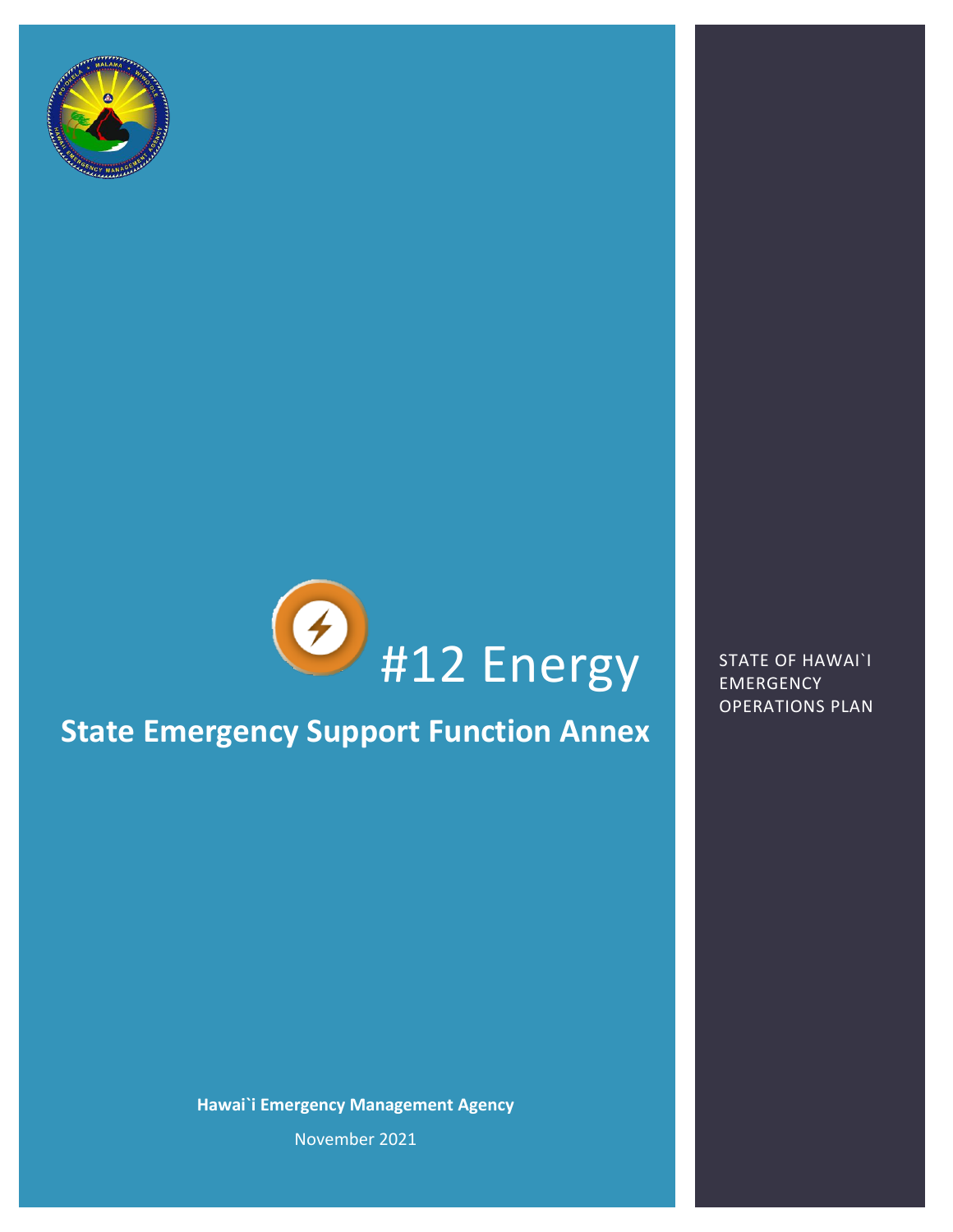# <span id="page-1-1"></span><span id="page-1-0"></span>SESF #12 TASKED AGENCIES

**State Emergency Support Function (SESF) Coordinating Agency:** 

Hawai`i State Energy Office (HSEO), attached to the Department of Business, Economic Development, and Tourism (DBEDT)

**State ESF Primary Agency:** 

Hawai`i State Energy Office, led by the State of Hawai`i Chief Energy Officer (CEO)

**State Support Agencies:** 

Hawai`i Emergency Management Agency (HI-EMA)

Hawai`i Public Utilities Commission (PUC)

Department of Commerce and Consumer Affairs (DCCA)

**State Non-Profit and Private Sector Support Agencies:**

Energy Sector Partners

**Federal ESF Coordinating and Primary Agency:**

U.S. Department of Energy's (USDOE), Office of Cybersecurity, Energy Security, & Emergency Response (CESER)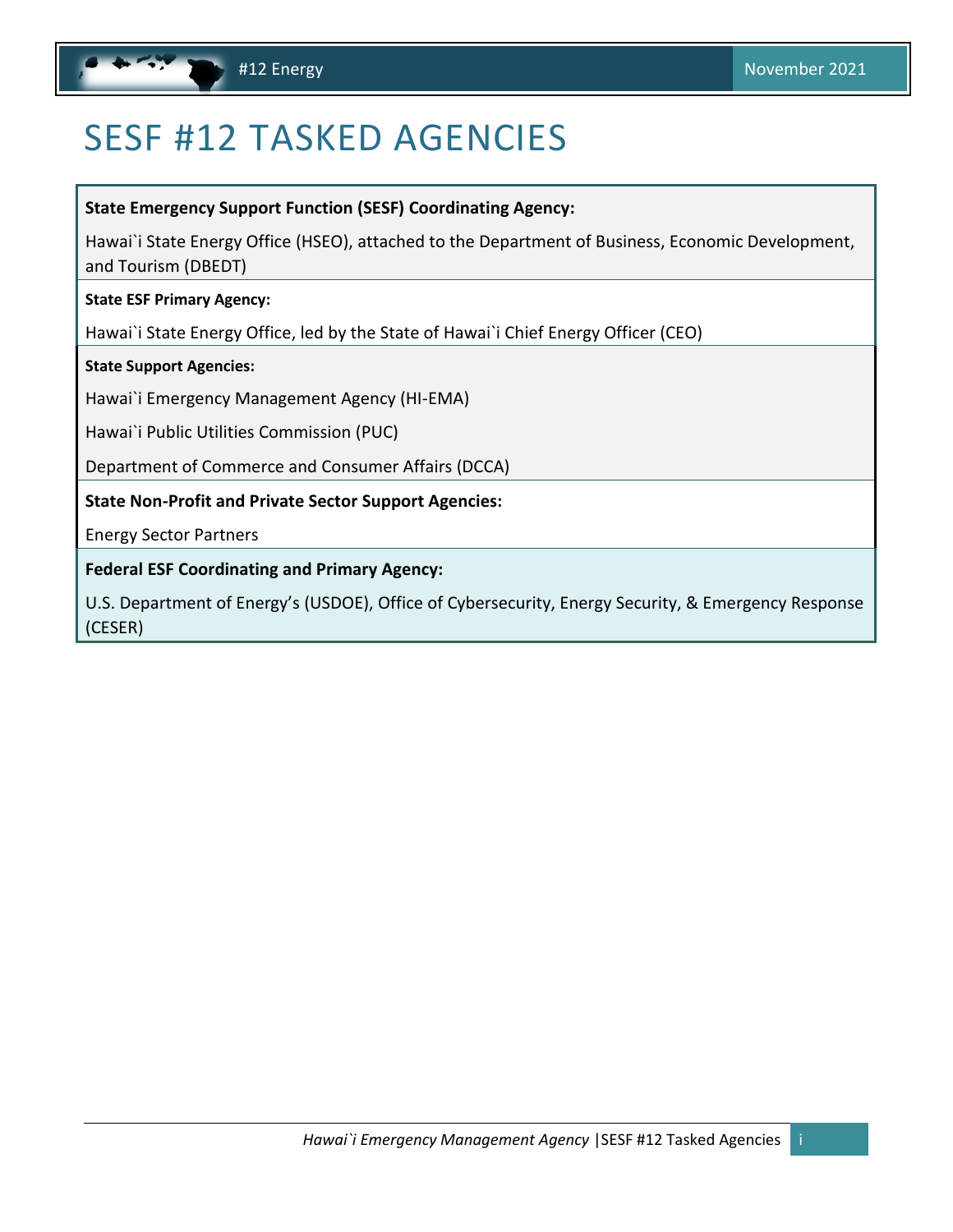# <span id="page-2-1"></span><span id="page-2-0"></span>RECORD OF CHANGES

The SESF #12 is responsible for the *#12 Energy State Emergency Support Function Annex* and is authorized to make changes in coordination with the HI-EMA Operations Branch. All updates to the *#12 Energy State Emergency Support Function Annex* will be tracked and recorded in the following table to ensure the most recent version is disseminated and implemented. This annex will be reviewed on a biennial basis and after every incident where SESF #12 was activated.

| Change<br><b>Number</b> | <b>Date of Change</b> | <b>Section Changed</b> | <b>Summary of Change</b> |
|-------------------------|-----------------------|------------------------|--------------------------|
| $\mathbf 1$             |                       |                        |                          |
| $\overline{2}$          |                       |                        |                          |
| 3                       |                       |                        |                          |
| $\overline{4}$          |                       |                        |                          |
| 5                       |                       |                        |                          |
| $\boldsymbol{6}$        |                       |                        |                          |
| $\overline{7}$          |                       |                        |                          |

**Luke Meyers David Lopez Scott Glenn HI-EMA Administrator HI-EMA Executive Officer Chief Energy Officer**

 $\mathcal{Z}$ 

**Date Date Date**

[David Lopez](https://stateofhawaii.na1.adobesign.com/verifier?tx=CBJCHBCAABAA-IDiiGlrF-VLP76Co-0Neg-txE3s4ql1)

Date Jan 5, 2022

**Hawai`i State Energy Office SESF #12 Energy EMO**

Date Dec 23, 2021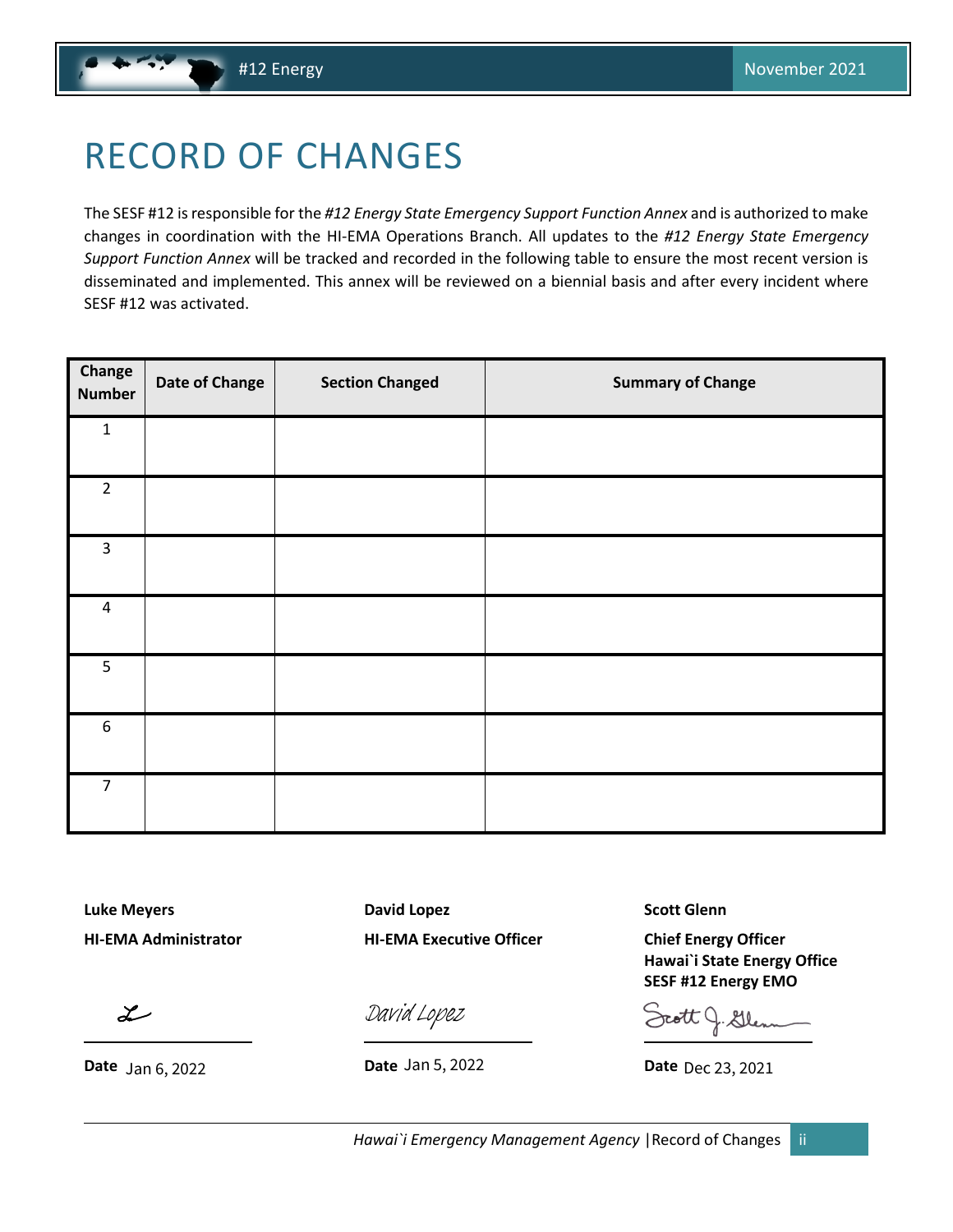# <span id="page-3-0"></span>**TABLE OF CONTENTS**

| 1. |     |  |  |
|----|-----|--|--|
|    | 1.1 |  |  |
|    | 1.2 |  |  |
| 2. |     |  |  |
|    | 2.1 |  |  |
|    | 2.2 |  |  |
| 3. |     |  |  |
|    | 3.1 |  |  |
|    | 3.2 |  |  |
|    | 3.3 |  |  |
|    | 3.4 |  |  |
|    | 3.5 |  |  |
| 4. |     |  |  |
|    | 4.1 |  |  |
|    | 4.2 |  |  |
| 5. |     |  |  |
|    | 5.1 |  |  |
|    | 5.2 |  |  |
|    | 5.3 |  |  |
|    | 5.4 |  |  |
|    | 5.5 |  |  |
|    | 5.6 |  |  |
| 6. |     |  |  |
|    | 6.1 |  |  |
|    | 6.2 |  |  |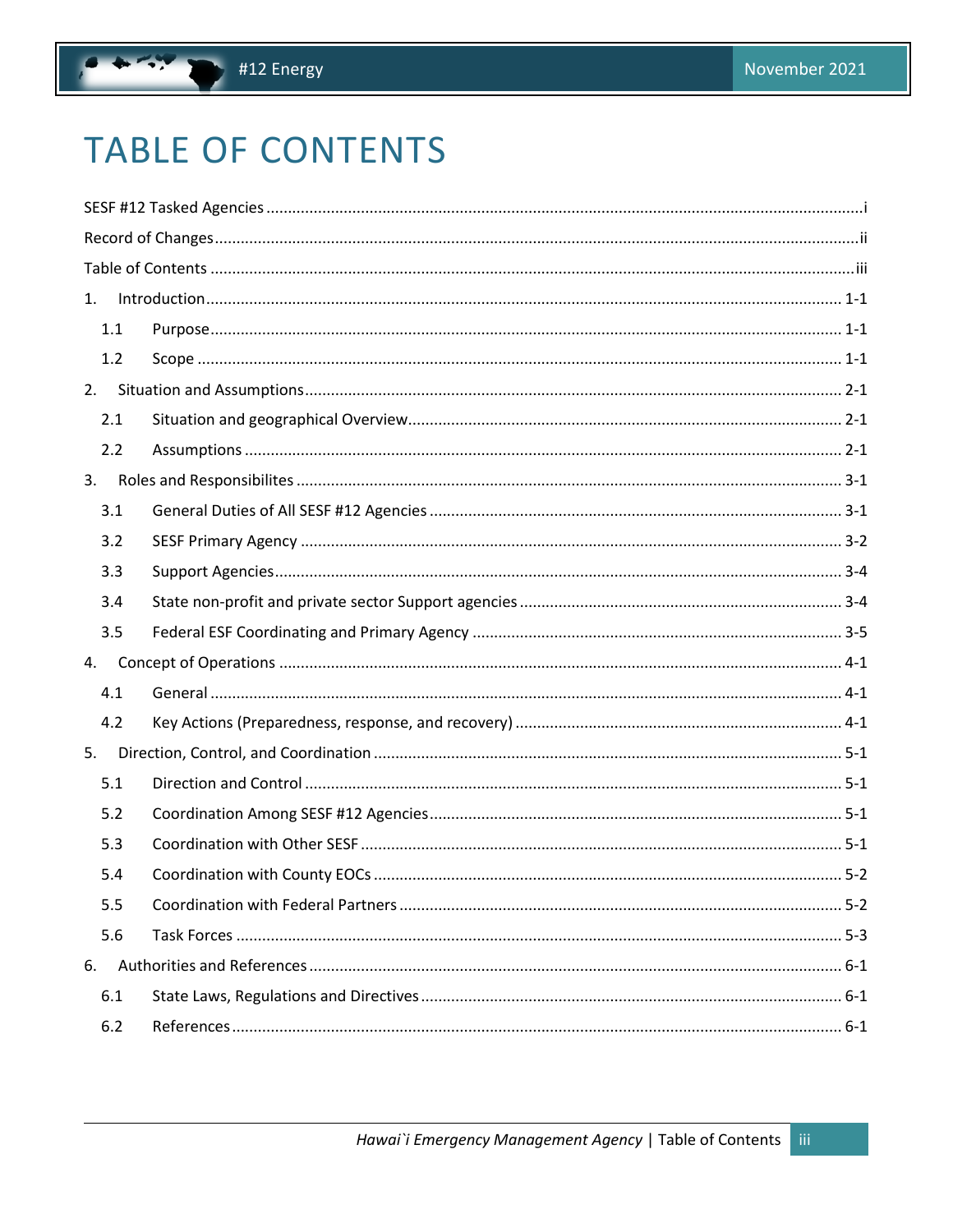# <span id="page-4-3"></span><span id="page-4-0"></span>1. INTRODUCTION

## <span id="page-4-1"></span>**1.1 PURPOSE**

- 1. The Fundamental function of the State Emergency Support Function (SESF) #12 is to provide energy subject matter expertise and guidance to the State Emergency Operation Center and to clarify how it will function during a declared emergency or incident.
- 2. State Emergency Support Function (SESF) #12 Energy addresses restoration of energy systems, resources, and components following significant disruptions that require a coordinated state response. Disruptions may be caused by physical damage sustained during a natural or manmade disaster, as well as those resulting from widespread operational failures, cyber-attacks, or political or economic issues, etc.
- The purpose of this Annex is to define the activities that fall within the scope of SESF #12, identify the agencies with responsibilities under this SESF and describe how tasked agencies will coordinate to execute missions tasked to SESF #12 during an emergency or disaster.
- The SESFs follow the framework which the Emergency Operation Center will execute its duties when activated. This framework includes Operational support, Planning, Logistical support, Communications, Financial Aid, and Intelligence which are paramount to carrying out emergency management objectives.
- Standard operating procedures establish the Emergency Operations Center's responsibilities to ensure the State and the Counties receive support and resources to respond to a declared emergency.

### <span id="page-4-2"></span>**1.2 SCOPE**

- 'Energy' encompasses all activities associated with producing, refining, transporting, generating, transmitting, conserving, building, distributing, maintaining, and controlling all energy systems, resources, and system components.
- 2. Activities within the scope of SESF #12 include:
	- a. Serving as the focal point for essential communications, issues and policy decisions relating to energy and the energy industry in all state level response and recovery efforts.
	- Assessing and reporting on energy and utility system status, damages, and estimated impacts.
	- Providing information concerning the energy restoration process such as projected schedules, percent completion of restoration, and geographic information on the restoration.
	- d. Administering, if necessary, statutory, and administrative authorities for the procurement, control, distribution, and sale of petroleum products.
	- Facilitating coordination among the state, impacted counties, utilities and energy industry suppliers and distributors to help establish priorities for response and restoration.
	- Coordinating with state and county partners, and energy industry suppliers and distributors to collect data and information to assess and analyze energy system status for use in decision making related to allocation and distribution of energy products and services to critical and lifeline facilities.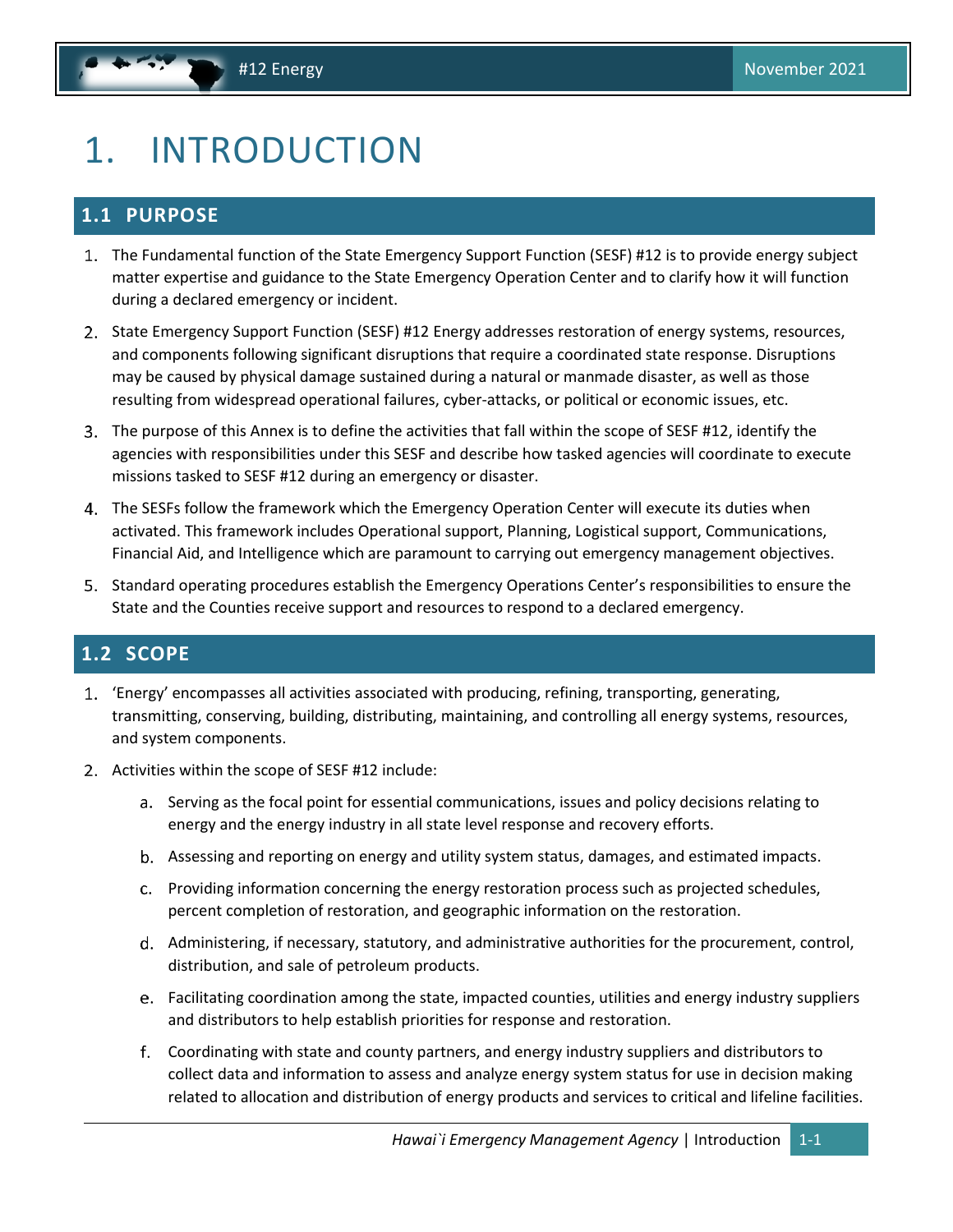- 
- Advising county, state, and federal partners, when requested, on locating fuel for critical facilities and emergency operations, and placement of temporary emergency generators.
- Coordinating restoration efforts with utility and private sector providers to prioritize emergency power needs.
- i. Providing public information, education, and conservation guidance concerning energy emergencies.
- The following **ARE NOT** within the scope of SESF #12:
	- Establishing restoration priorities of the energy industry or Hawai`i's government agencies. However, SESF #12 serves as the state point of contact for requests for assistance from private and public sector energy owners and operators.
	- b. Buying or operating generators. However, SESF #12 does support decision making on placement of generators based on projected utility restoration plans.
	- Directing supply and logistics planning of energy asset owners and operators.
	- Owning, managing, or operating any energy resources, infrastructure, or equipment.
	- Coordinating the response for incidents involving nuclear or radiological materials.
	- Coordinating the tactical response for incidents involving fuel spills, releases, or electrical hazards (downed powerlines).
- This Annex applies to all hazards that impact the state of Hawai`i.

### 1.2.1 DEFINITIONS

- **ENERGY** means work or heat that is, or may be, produced from any fuel or source. It includes producing, storing, refining, transporting, generating, transmitting, conserving, building, distributing, maintaining, and the controlling of energy systems and system components.
- **ELECTRICITY** means electrical energy produced by combustion of any fuel, or generated, or produced using wind, the sun, geothermal heat, ocean water, falling water, currents, and waves, or any other source.
- **FUEL** means all fuels, whether liquid, solid, or gaseous, and usable for energy needs, power generation, and fuels manufacture.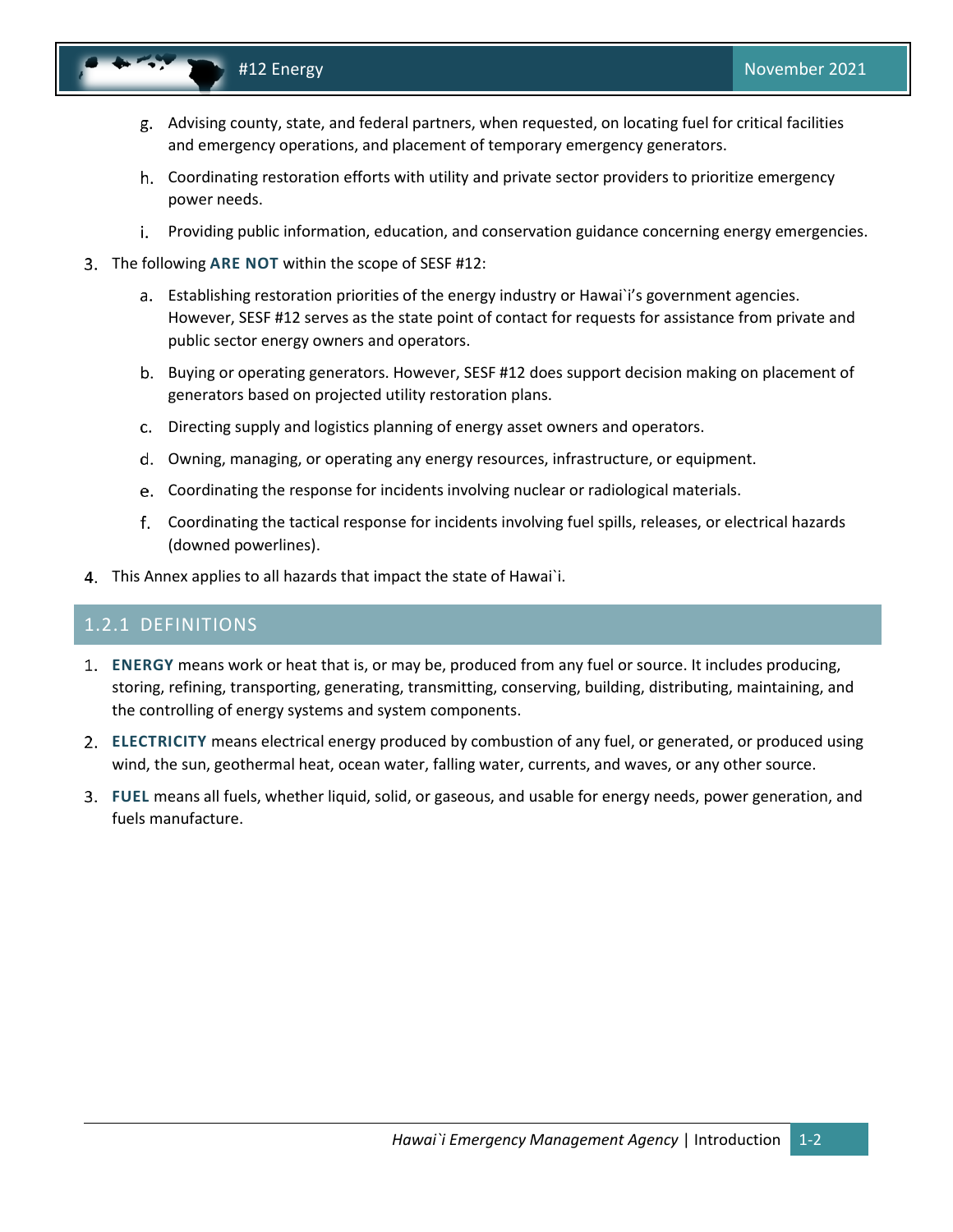# <span id="page-6-3"></span><span id="page-6-0"></span>2. SITUATION AND ASSUMPTIONS

### <span id="page-6-1"></span>**2.1 SITUATION AND GEOGRAPHICAL OVERVIEW**

- Hawai`i, with its geographical isolation from other states and nations, remains heavily dependent on imports of petroleum as a major energy source. There is a risk that energy shortages can occur. These can be caused by natural hazards, as well as political and economic actions, actions affecting either shipping or fuel production and distribution, acts of terrorism and cyberattacks, or by any number of other incidents.
- In addition to the state being isolated by its mid-Pacific location, it is also divided into islands that are isolated physically from each other. Consequently, Hawai`i cannot rely upon the continental U.S. networks of interconnected electrical grids or intra- or inter-state pipelines and highway/rail transport for liquid and gaseous fuels. Hence, the bulk of the Hawai`i's energy supply must be received via ocean shipping with the risks associated with transoceanic cargo movement.
- Ocean-going risks not only affect the state's external supply, but also its internal fuel distribution. Each island receives petroleum to fuel power plants or support transportation needs via water-borne shipment, making our ports critical for energy and fuel security. O`ahu, as the hub for intra-state commerce, is less vulnerable than the other islands because it currently has one petroleum refinery, significant transshipment facilities linked with the commercial harbors, large storage capacity, and a small but important pipeline infrastructure. As such, energy supply disruptions or shortages within the state may have significant consequences, especially for the neighbor islands.

## <span id="page-6-2"></span>**2.2 ASSUMPTIONS**

SESF #12 planning is based on the following assumptions:

- Most of the state's energy production and energy distribution systems and networks are considered critical infrastructure or critical facilities due to the criticality of energy as an enabling function for all critical infrastructure sectors (lifelines) and on account of the limited redundancies in place.
- Most of the state's energy production and energy distribution systems and assets are owned and operated by private sector companies. The private energy sector takes the lead in the operation, maintenance, and rapid restoration of their infrastructure and operations/services after a disruption or incident. Impacted private sector energy entities will be integrated into SESF #12 planning, information collection and sharing, resource prioritization, and decision-making processes.
- Owners and operators of private energy and public utility systems and infrastructure are responsible for the maintenance and activation of their emergency response plans, including appropriate allocation of resources (personnel, equipment, and services) to maintain or restore energy delivery and services under their ownership control. The plans and procedures described in this Annex are meant to complement the energy producers' and suppliers' own plans and actions, as well as those energy plans of the counties, and state and federal agencies.
- Delays in restoration of electric power and gas service and the delivery of petroleum-based products could occur as a result of hazardous conditions and transportation infrastructure problems beyond the control of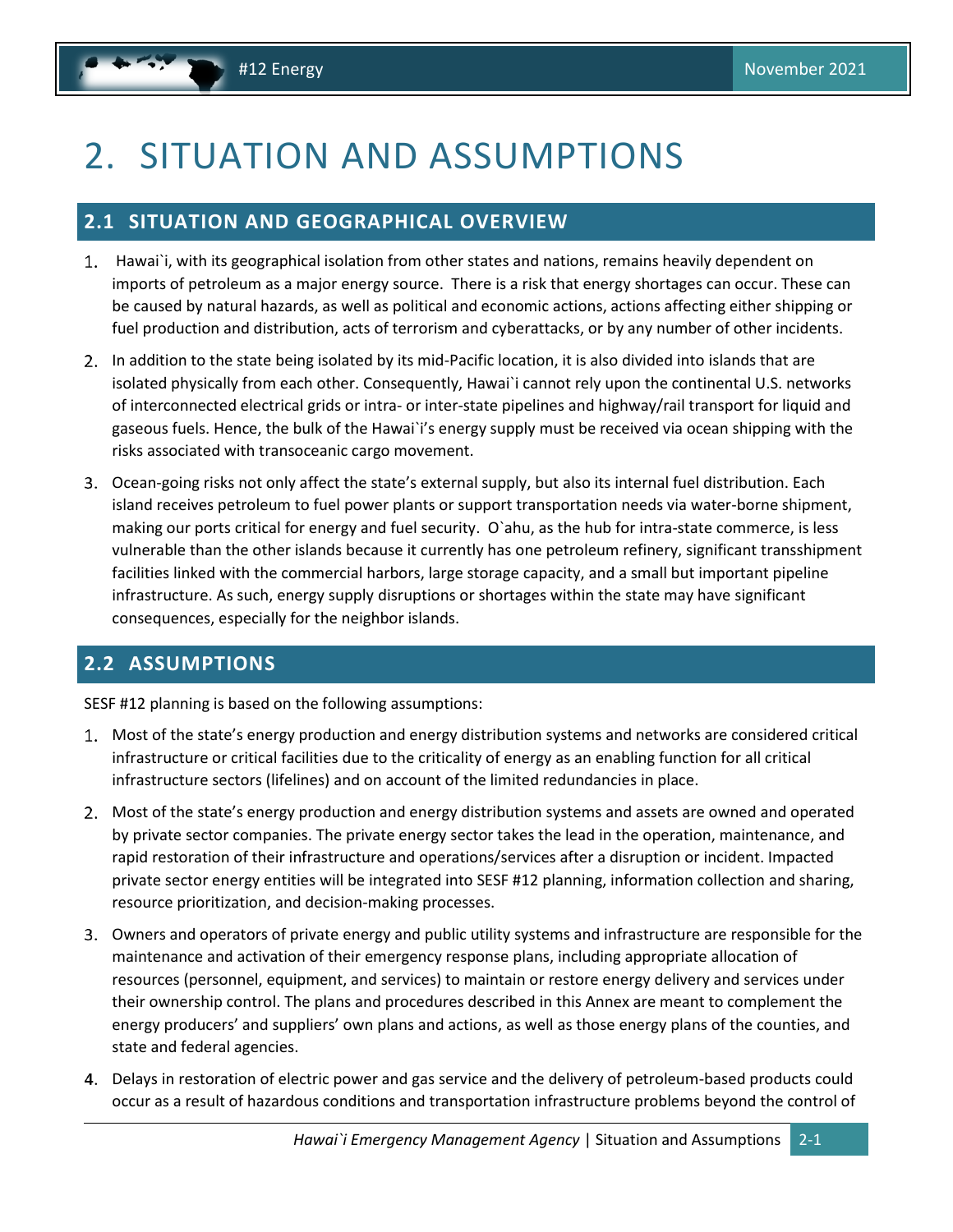energy companies. Incidents affecting systems that move or deliver energy (transportation systems) generally will be more frequent than those affecting energy production facilities.

- Widespread and possibly prolonged electric power failures could occur in a major disaster. Energy supply chain disruptions can impact all other sectors (lifelines) and can impact services necessary for survival and the overall response (medical/healthcare, shelter, food processing and storage, water supply and wastewater management, telecommunications, media and information services, financial and security services, commercial, industrial, and defense operations in general). Without significant backup systems in place, fuel and generators will be a high priority during response and recovery.
- In major incidents, state and federal capabilities may be directed to assist with delivery of energy for critical needs, but the ability to react and deploy these capabilities quickly may be limited during initial response.
- In major incidents, the likelihood of hazardous material (i.e. fuels) releases increases, which can complicate response and recovery operations.
- The Governor may recommend voluntary energy conservation measures and may also declare an Energy Shortage and sign Executive Orders to implement Administrative Rules to control the distribution and sale of petroleum products, to procure such products, and to impose rules that provide extraordinary measures for conservation as deemed necessary, and as recommended by the Hawai`i State Energy Office, Department of Business, Economic Development, and Tourism (DBEDT) Director (Ch. 125C, HRS).
- Situational awareness and operational management of energy resources and capabilities requires accurate and timely information on which to base decisions focusing response and recovery actions. Without an adequate common operational picture, decision making related to prioritization of scarce energy resources can be difficult.
- 10. There may be hoarding of and competition for fuel if the public perceives prolonged energy scarcities. Frequent communication to the public on prioritization of life safety needs will need to be conducted in any prolonged localized or widespread shortages.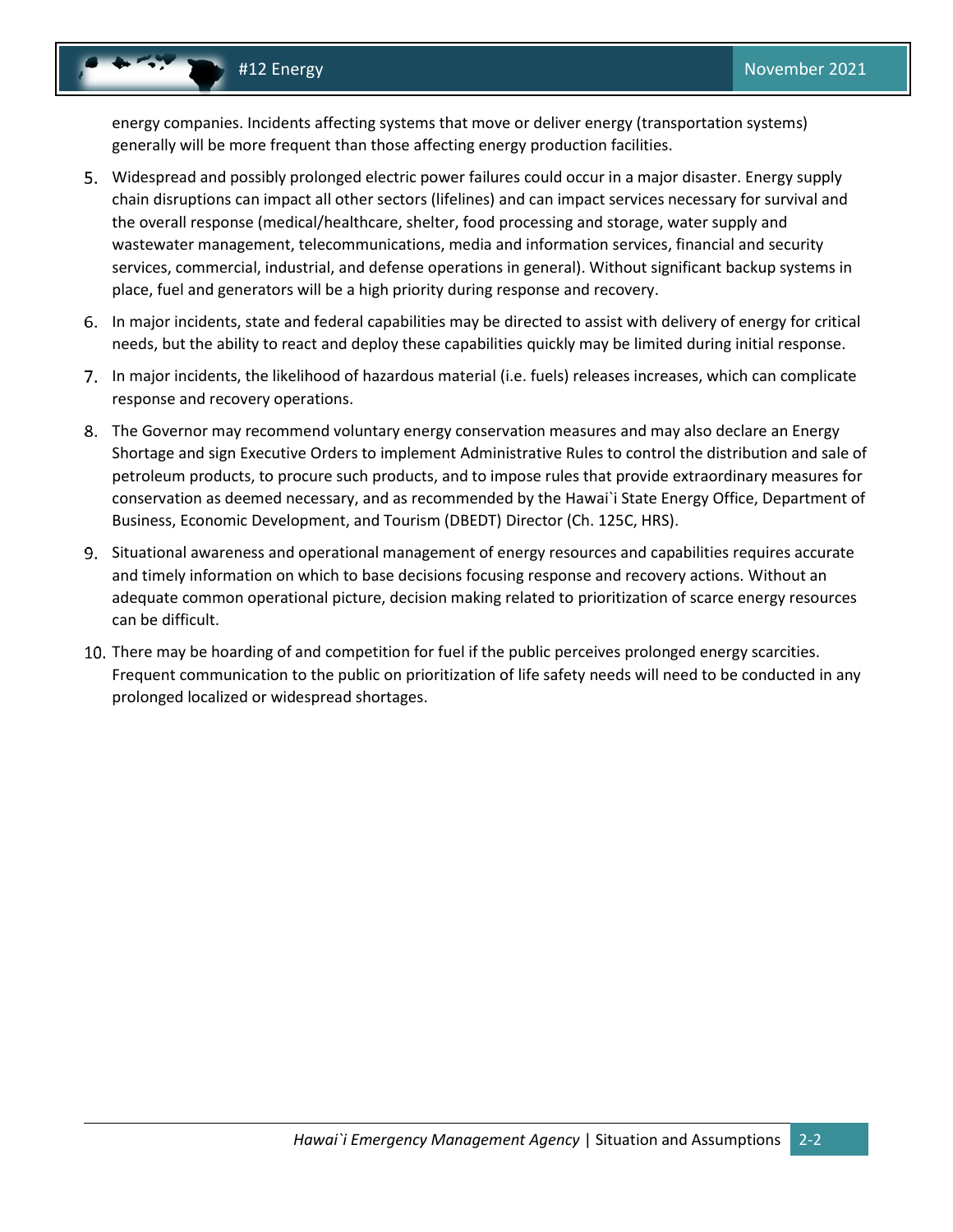# <span id="page-8-2"></span><span id="page-8-0"></span>3. ROLES AND RESPONSIBILITES

The following section outlines the roles and responsibilities assigned to state agencies to ensure SESF #12 activities are performed in a coordinated, efficient, and effective manner.

This document does not relieve tasked agencies of the responsibility for emergency planning; agency plans should adequately provide for the capability to implement the actions identified below.

### <span id="page-8-1"></span>**3.1 GENERAL DUTIES OF ALL SESF #12 AGENCIES**

All agencies assigned to SESF #12 are responsible for the following, in addition to the agency-specific duties listed later in this section.

### **BEFORE AN INCIDENT**

- Designate primary and alternate SESF #12 representatives, who shall be responsible for coordinating with internal department stakeholders, the SEOC and other SESF #12 agencies to ensure successful execution of duties assigned in this Annex. Notify HI-EMA of any changes to assigned contacts.
- Participate in joint planning to further develop, document, and refine procedures and processes for interagency coordination of SESF activities.
- Participate in SESF #12 response meetings, trainings, and exercises.
- Ensure internal agency readiness to execute SESF duties assigned in this Annex. Ensure SESF responsibilities are addressed in agency plans, that sufficient agency personnel are assigned and trained to support SESF, required resources are identified, and any necessary mutual aid plans are developed to address gaps.
- Identify necessary contingency contracts with vendors for services or equipment that may be required to execute the department's SESF #12 duties during an emergency in coordination with department procurement officers, the Logistics Section, and the State Procurement Office as appropriate.

### **DURING AN INCIDENT**

- Coordinate with SESF #12 partners and the SEOC to fulfill requests for assistance or information. Coordinate actions with counties, other SESFs and Federal ESFs, and private sector energy companies, as appropriate.
- 2. Activate, assign, and track department resources in support of SESF mission assignments. Ensure financial and property accountability for agency resources used in support of SESF #12.
- Provide situational awareness of SESF #12 activities to the SEOC.
- 4. Represent the SESF at the SEOC and other incident sites as requested.

### **AFTER AN INCIDENT**

- Coordinate with SESF #12 partners and the SEOC to close out all remaining requests for assistance or information. Coordinate actions with counties, other SESFs and federal ESFs as appropriate.
- Document the incident lessons learned and identify/document any recommended corrective actions. Participate in any incident hot wash, or after-action review.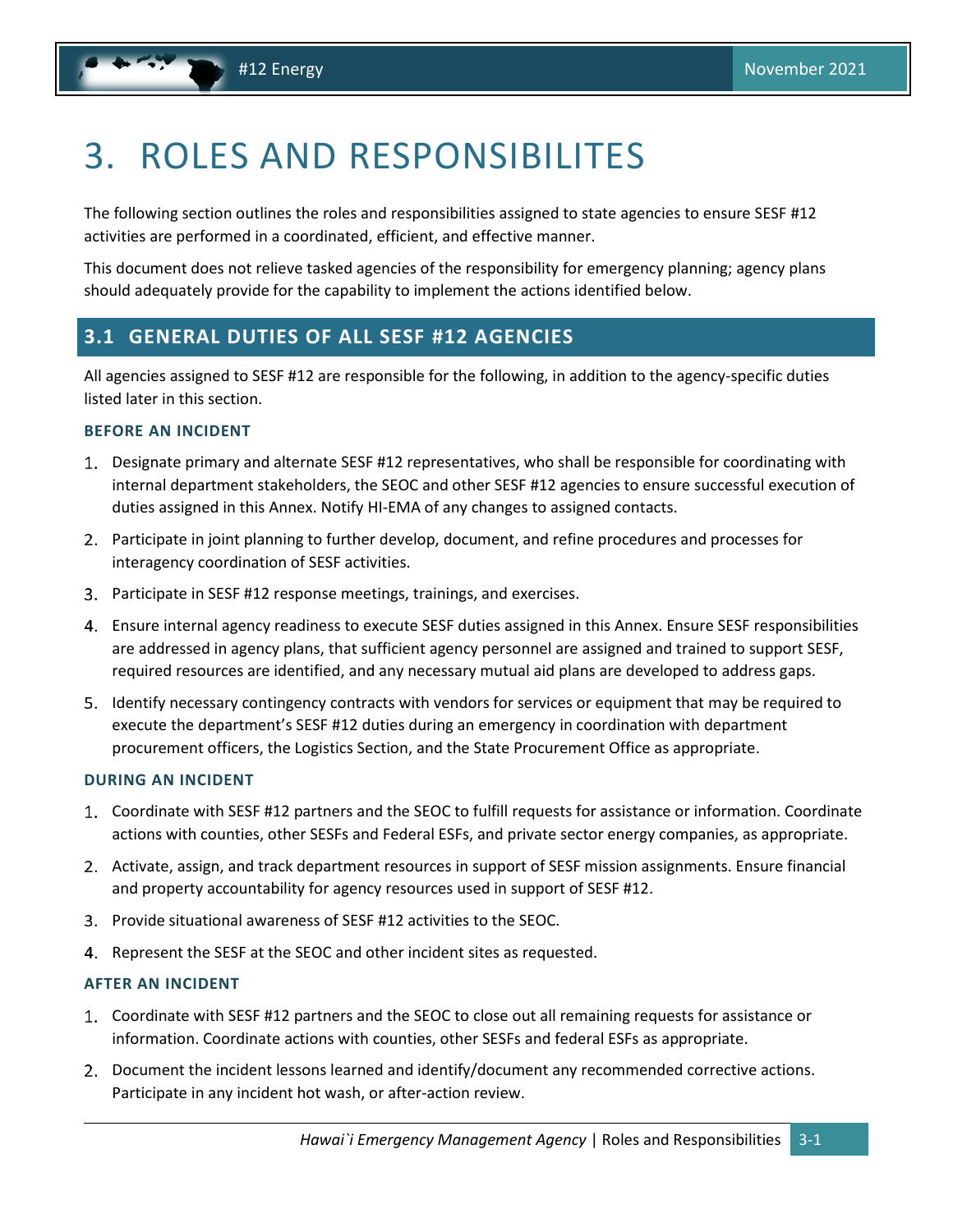- <span id="page-9-1"></span>Ensure completion of work and shift time logs to submit for formal accounting and documentation.
- Gather important e-mails and documentation and save this information to a central repository location in WebEOC.

### <span id="page-9-0"></span>**3.2 SESF PRIMARY AGENCY**

The Hawai`i State Energy Office, which is administratively attached to the Department of Business, Economic Development and Tourism (DBEDT), serves as both the Coordinating and Primary Agency for SESF #12.

Primary Agencies, as defined by the *State of Hawaii Emergency Operations Plan (HI-EOP)*, have significant authorities, roles, resources, or capabilities for functional areas the SESF oversees. Primary Agencies serve as the principal contact for HI-EMA on issues related to the SESF and provide overall management of both preparedness and response activities.

SESF Primary Agencies have additional responsibilities related to management of SESF activities.

### **BEFORE AN INCIDENT**

- 1. Coordinate SESF #12 preparedness activities, including convening planning meetings and ensuring SESF #12 participation in applicable trainings and exercises.
- 2. Lead the development, review, and refinement of SESF #12 plans, procedural guides, Continuity of Operations Plan (COOP), job aids and/or other written resources to document operational processes and procedures.
- 3. Participate in state level emergency management planning initiatives on behalf of SESF #12 as requested by HI-EMA.

### **DURING AN INCIDENT**

- 1. Notify Support Agencies when SESF #12 is activated by the SEOC.
- 2. Provide a representative(s) to the SEOC during activation hours.
- 3. Prioritize requests for SESF #12 assistance or information using incident objectives and work with Support Agencies to identify and direct recommended/required resources or capabilities.
- 4. Provide SESF #12 information to *SESF #5 Information and Planning* to include Situation Reports, inputs to incident action planning, and other planning products as requested.
- 5. Provide updates to the SEOC on the status of SESF #12 mission assignments. Notify the SEOC Operations Section if SESF #12 is unable to fulfill assigned missions or tasks.
- 6. Maintain and provide regular updates to the SESF #12 Energy Status Boards during an incident.
- 7. Reference the *State Emergency Support Function (SESF) #12 (Energy) Operations Guide* for operational procedures and steps response personnel can follow when implementing the energy response mission and functions.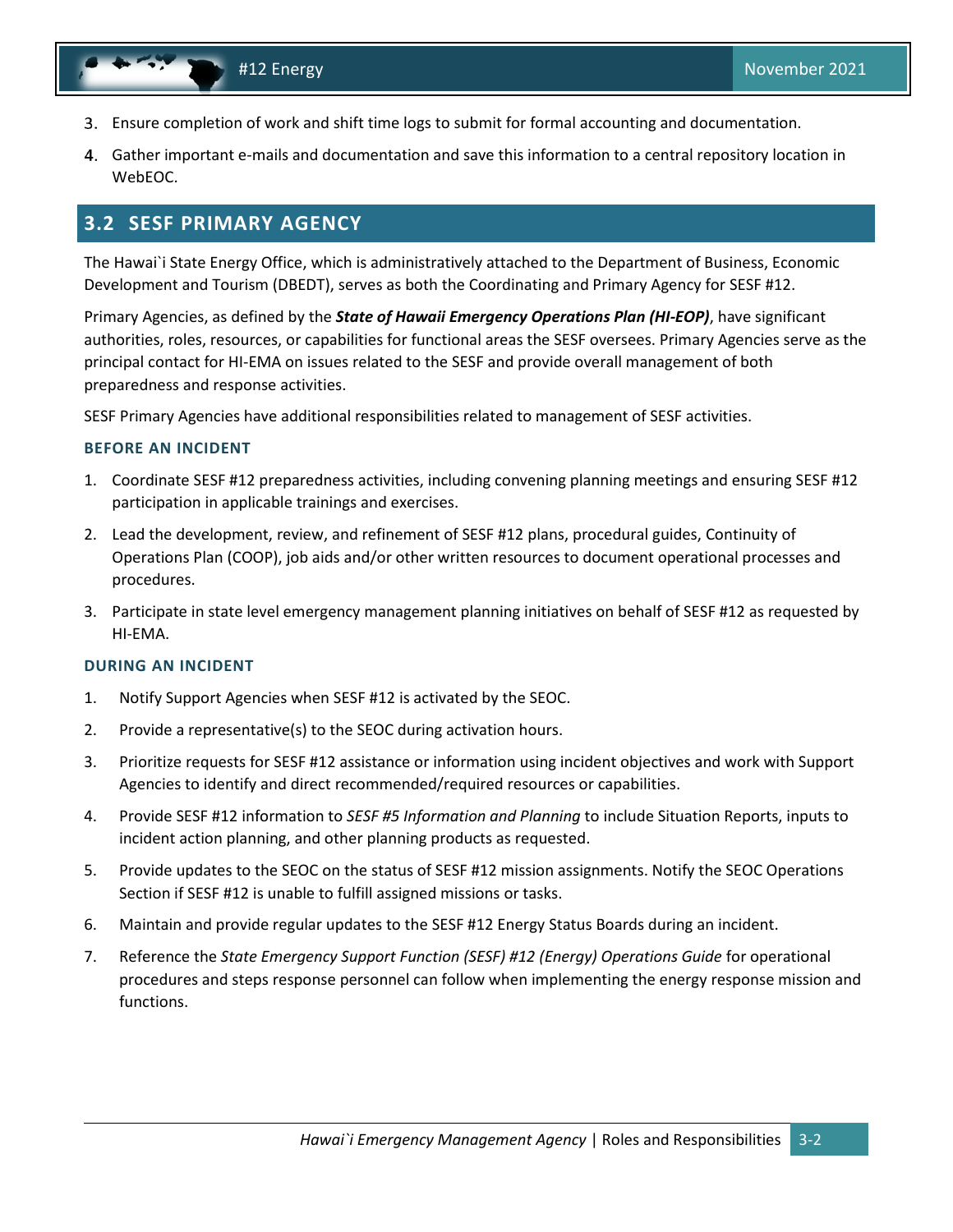#### **AFTER AN INCIDENT**

- Coordinate with SESF #12 partners and the SEOC to finalize and close out any remaining requests for assistance or information.
- Perform all demobilization, incident record keeping, and after actions activities as instructed by HI-EMA and as detailed in the *State Emergency Support Function (SESF) #12 (Energy) Operations Guide.*

The following are agency-specific duties of the SESF #12 Primary Agency that are in addition to the general duties outlined above.

| <b>Primary Agency</b> | <b>Agency Functions</b>                                                                                                                                                                                                                                                                                                                                                                                                     |
|-----------------------|-----------------------------------------------------------------------------------------------------------------------------------------------------------------------------------------------------------------------------------------------------------------------------------------------------------------------------------------------------------------------------------------------------------------------------|
| Hawai'i State Energy  | Participate in statewide, federal, and industry training events involving energy.<br>1.                                                                                                                                                                                                                                                                                                                                     |
| Office (HSEO)         | Develop and maintain contact lists of key government and energy industry personnel.<br>2.                                                                                                                                                                                                                                                                                                                                   |
|                       | Notify Support Agencies when SESF #12 is activated by the SEOC.<br>3.                                                                                                                                                                                                                                                                                                                                                       |
|                       | Coordinate and implement appropriate components of the Hawai`i Energy Assurance Plan<br>4.<br>pursuant to a Gubernatorial Proclamation, or request from HI-EMA or the DBEDT<br>Director/Hawai'i State Chief Energy Officer.                                                                                                                                                                                                 |
|                       | Perform phased response activities, implement strategies for management of energy<br>5.<br>shortages, maintain situational assessment efforts, conduct intelligence and information<br>sharing, perform operational coordination and deactivation tasks per the State Emergency<br>Support Function (SESF) #12 (Energy) Operations Guide.                                                                                   |
|                       | 6. Provide guidance on authorities and rules, energy response policy and operational options,<br>including recommendations to the Governor regarding declaration of a petroleum shortage<br>and processes for implementation of effective response measures, i.e., demand reduction<br>or supply enhancement measures.                                                                                                      |
|                       | 7. Serve as claimant for the State's emergency petroleum requirements under the<br>Memorandum of Understanding with the U.S. Department of Energy's Strategic Petroleum<br>Reserve. Subsection 161 (j) 42 U.S.C. 6241 (j).                                                                                                                                                                                                  |
|                       | 8. Activate the HSEO Shortage Management Center (SMC) to serve as the central coordinating<br>entity (Department Operations Center) acting under the direction of the Hawai'i State Chief<br>Energy Officer to manage any energy shortage either under a declared disaster, or a<br>declared petroleum shortage (Ch. 125C, HRS).                                                                                            |
|                       | 9. When activated by HI-EMA, provide staff to the Energy Task Force (ETF), the coordinating<br>group which is to provide strategy and solutions to resolve both mid-term and prolonged<br>energy shortages. The ETF may establish a temporary emergency power strike team, a fuel<br>distribution strike team, and a power restoration strike team, all of which require support<br>from HSEO staff in their SESF #12 role. |
|                       | 10. When activated and instructed by HI-EMA, serve on incident-related Task Forces.                                                                                                                                                                                                                                                                                                                                         |
|                       |                                                                                                                                                                                                                                                                                                                                                                                                                             |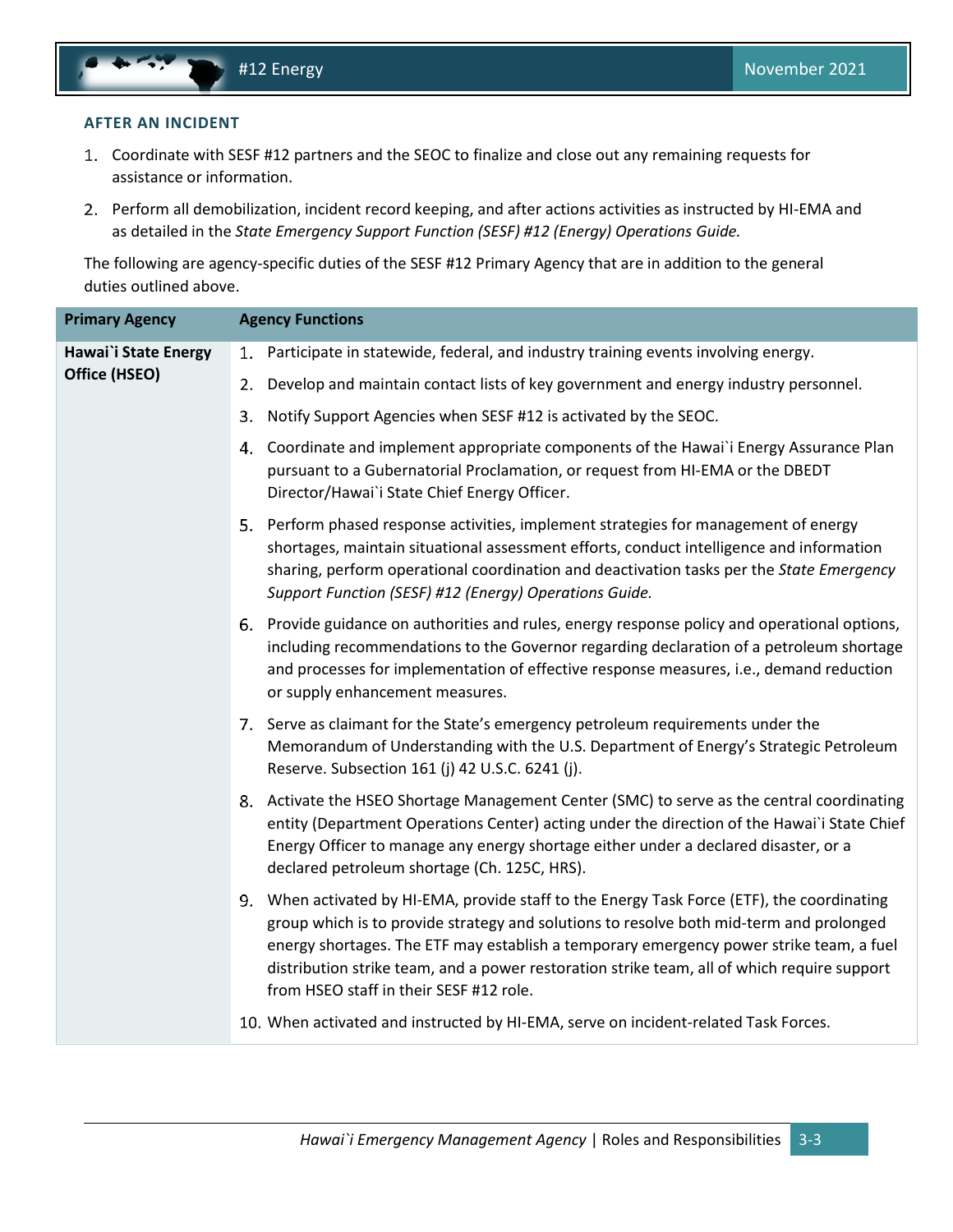## <span id="page-11-2"></span><span id="page-11-0"></span>**3.3 SUPPORT AGENCIES**

Support Agencies, as defined by the *State of Hawaii Emergency Operations Plan*, have specific capabilities, expertise or resources that can assist Primary Agencies in executing missions assigned to the SESF by the SEOC.

As a Support Agency and part of an SESF, agencies must assign a primary and alternate representative to participate in SESF planning and response activities.

The following are agency-specific duties of the SESF #12 Support Agencies that are in addition to the general duties outlined above.

## 3.3.1 STATE SUPPORT AGENCIES

| <b>Support Agency</b>                                                                                                                                                                      | <b>Agency Functions</b>                                                                                                                                                                                                                                                                                                                                                                                                                                                              |  |
|--------------------------------------------------------------------------------------------------------------------------------------------------------------------------------------------|--------------------------------------------------------------------------------------------------------------------------------------------------------------------------------------------------------------------------------------------------------------------------------------------------------------------------------------------------------------------------------------------------------------------------------------------------------------------------------------|--|
| Department of<br>Commerce and<br><b>Consumer Affairs</b><br><b>Public Utilities</b>                                                                                                        | Support Agency Representatives assigned to SESF #12 should have knowledge of their<br>1.<br>departments' structure, resources, and processes as they relate to SESF #12, and have technical<br>or programmatic knowledge related to the SESF #12 functional area (energy) that will inform<br>plans and response strategies.                                                                                                                                                         |  |
| <b>Commission</b><br>(PUC) Attached<br>Agency to<br>Department of<br>Commerce and<br><b>Consumer Affairs</b><br>Hawai`i<br><b>Emergency</b><br><b>Management</b><br><b>Agency (HI-EMA)</b> | 2. Support energy industry coordination.<br>Support coordination of energy infrastructure and resource assessment, repair, and restoration.<br>3.<br>Support energy supply/demand forecast and monitoring.<br>4.<br>Support implementation of energy shortage response measures.<br>5.<br>Provide a representative to the Energy Task Force when activated.<br>6.<br>Ensure that electricity and gas utilities regulated by the PUC have adequate emergency plans in<br>7.<br>place. |  |

### <span id="page-11-1"></span>**3.4 STATE NON-PROFIT AND PRIVATE SECTOR SUPPORT AGENCIES**

## 3.4.1 STATE NON-PROFIT AND PRIVATE SECTOR SUPPORT AGENCIES

| <b>Support Agency</b> | <b>Agency Functions</b>                                                                                                                                                             |  |
|-----------------------|-------------------------------------------------------------------------------------------------------------------------------------------------------------------------------------|--|
| <b>Energy Sector</b>  | 1. Provide a representative to coordinate with HSEO when activated.                                                                                                                 |  |
| <b>Partners</b>       | Implement protective measures to ensure the safety of personnel and secure equipment and<br>2.<br>facilities when notified of a potential threat to critical energy infrastructure. |  |
|                       | 3. Keep HSEO informed of supply and demand data and information, impacts to operations,<br>logistical needs, and timelines for restoration.                                         |  |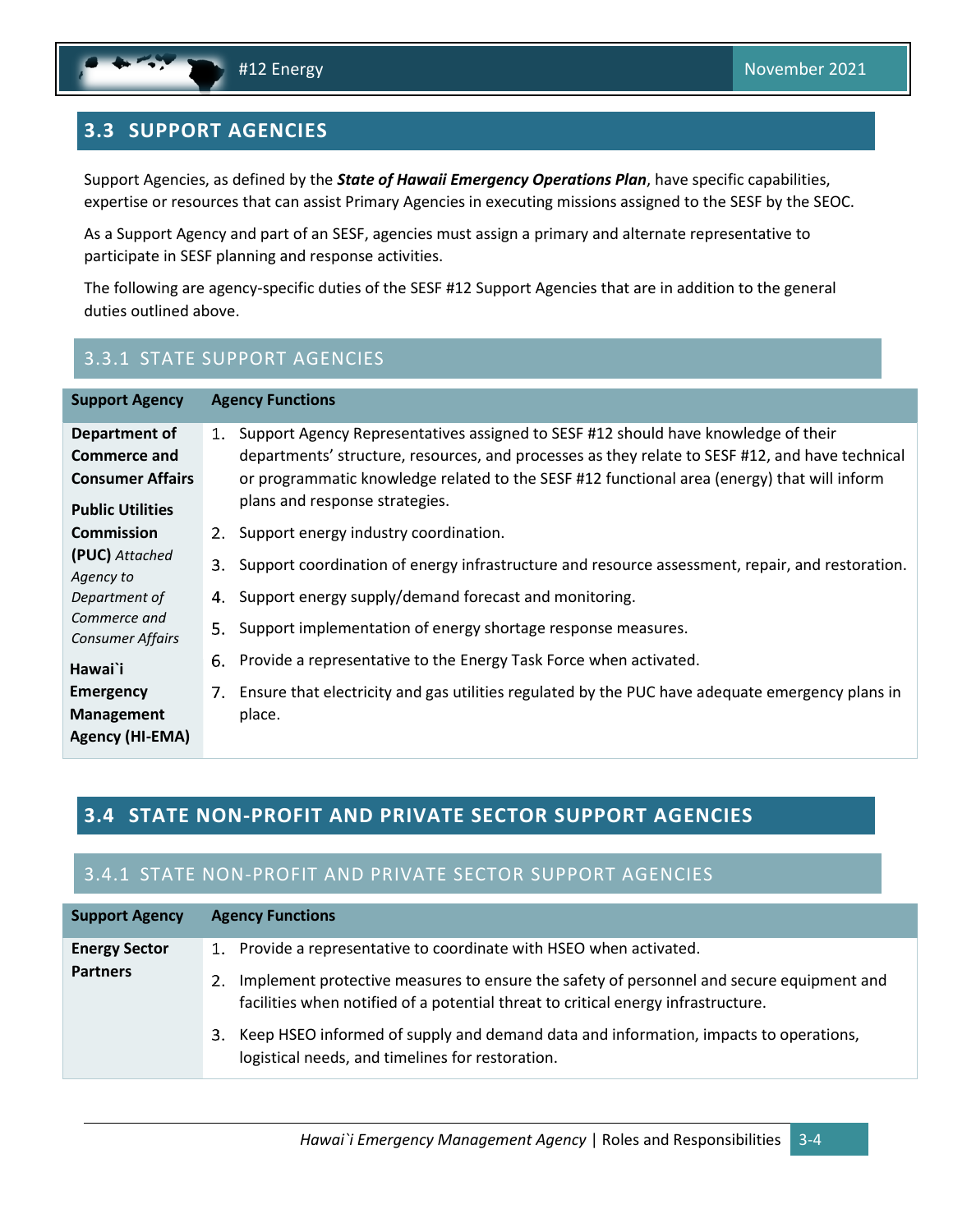$\mathbf{r}$ 

## <span id="page-12-1"></span><span id="page-12-0"></span>**3.5 FEDERAL ESF COORDINATING AND PRIMARY AGENCY**

### 3.5.1 FEDERAL ESF COORDINATING AND PRIMARY AGENCY

| <b>Support Agency</b>               |    | <b>Agency Functions</b>                                                                                                                                                                                                     |
|-------------------------------------|----|-----------------------------------------------------------------------------------------------------------------------------------------------------------------------------------------------------------------------------|
| <b>U.S. Department</b><br>of Energy | 1. | Deploy to local or state emergency operations centers to assist in response and restoration<br>efforts and serve as coordinating point back to U.S. Department of Energy.                                                   |
|                                     |    | 2. Assist county and state governments with requests for energy-related emergency response<br>actions as required to meet the Nation's energy demands.                                                                      |
|                                     |    | 3. Perform due diligence in coordination with other Federal departments and agencies pertaining<br>to the implementation of emergency waivers.                                                                              |
|                                     | 4. | Analyze and model the potential impacts to the electric power, oil, gas, and coal infrastructures;<br>analyze market impacts to the economy; and determine the effect a disruption has on other<br>critical infrastructure. |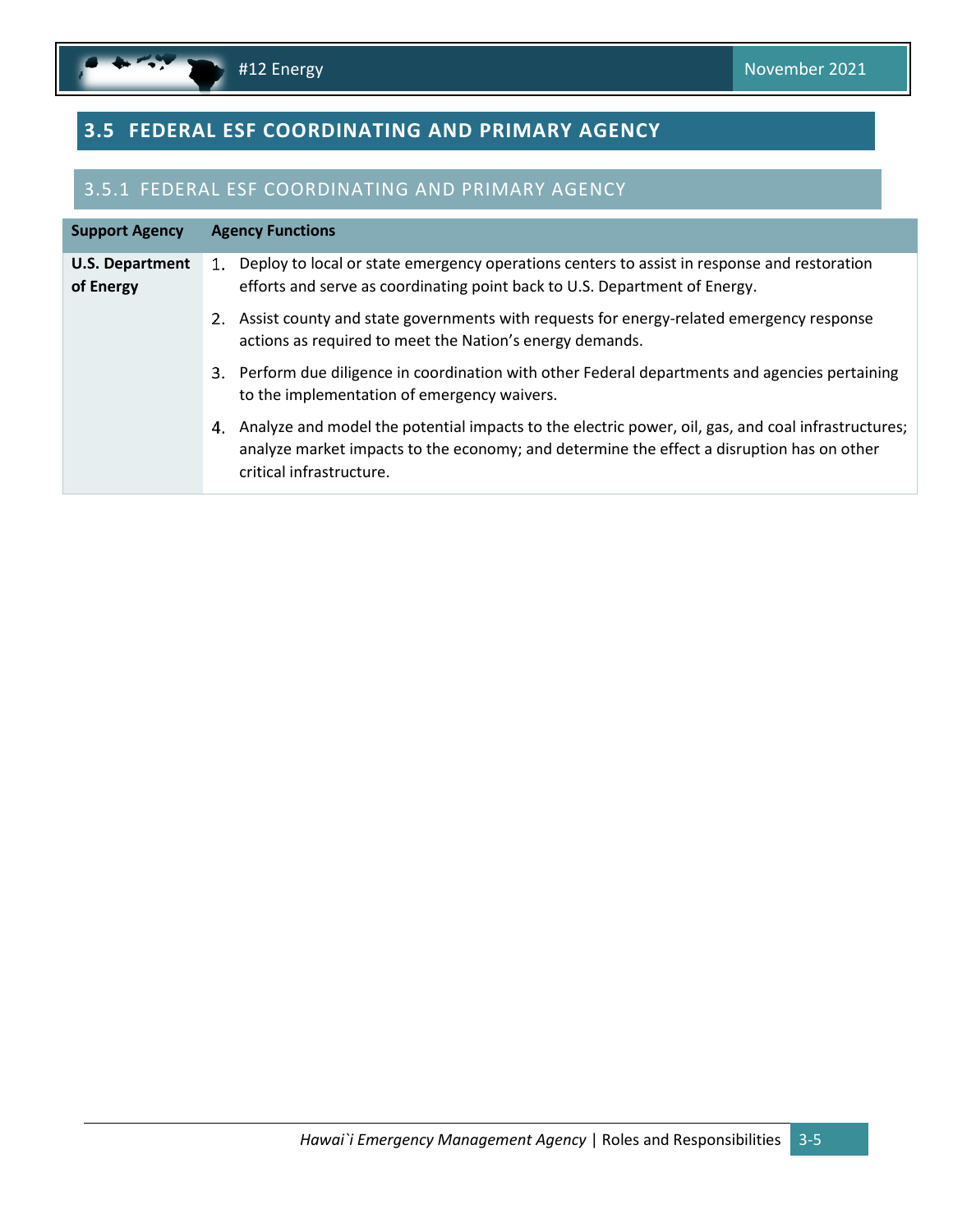# <span id="page-13-3"></span><span id="page-13-0"></span>4. CONCEPT OF OPERATIONS

## <span id="page-13-1"></span>**4.1 GENERAL**

- The Hawai`i State Energy Office (HSEO) is the Primary Agency for SESF #12 and leads preparedness and response activities in coordination with Support Agencies.
- 2. SESF #12 will be activated by the State Emergency Operations Center (SEOC) when information is received that indicates the state or its counties could be significantly and negatively impacted by disruption of global or regional energy supplies, or when natural/man-made incidents could affect availability of energy to the extent that it will have a significant adverse effect on the economy, public safety, or the health and welfare of people in Hawai`i.
- The Primary Agency will be notified by the SEOC when the SESF #12 is activated. The Primary Agency is responsible for notifying Support Agencies. If a SESF representative cannot be reached, that agency's EMO should be contacted to request an alternate point of contact. A list of current contacts is maintained in the 'State Contact List' section of WebEOC.
- When activated, the Primary Agency may be required to have a representative in the SEOC during activation hours. If requested, Support Agencies will also send a representative to the SEOC. Otherwise, Support Agencies will work from their offices or Department Operations Centers (DOCs) to monitor and update WebEOC and provide requested support.

## <span id="page-13-2"></span>**4.2 KEY ACTIONS (PREPAREDNESS, RESPONSE, AND RECOVERY)**

### 4.2.1 PREPAREDNESS

- 1. SESF #12 agencies work together in the preparedness phase to ensure readiness to readiness to implement effective and efficient response and recovery activities within the scope of SESF #12.
- 2. Preparedness activities for SESF #12 include:
- Develop, review, and refine SESF #12 plans and procedural guides that address specific operational processes and procedures. For SESF #12 these include procedures for the State Emergency Response Team (SERT) and the Shortage Management Center (SMC), which is organizationally similar to the Department Operations Center (DOC) for SESF #12.
- 4. Ensure adequate levels of training for personnel that will support SESF #12 during a disaster.
- 5. Participate in exercises to test, refine and validate SESF #12 procedures.
- 6. Develop, review, refine and maintain lists of all resources under the control of HSEO which can support the execution of SESF #12 duties.
- 7. Support the maintenance of the *State of Hawai`i Energy Assurance Plan* through DBEDT, which has overall responsibility for the plan.
- 8. Maintain a list of critical state fueling facilities and assets.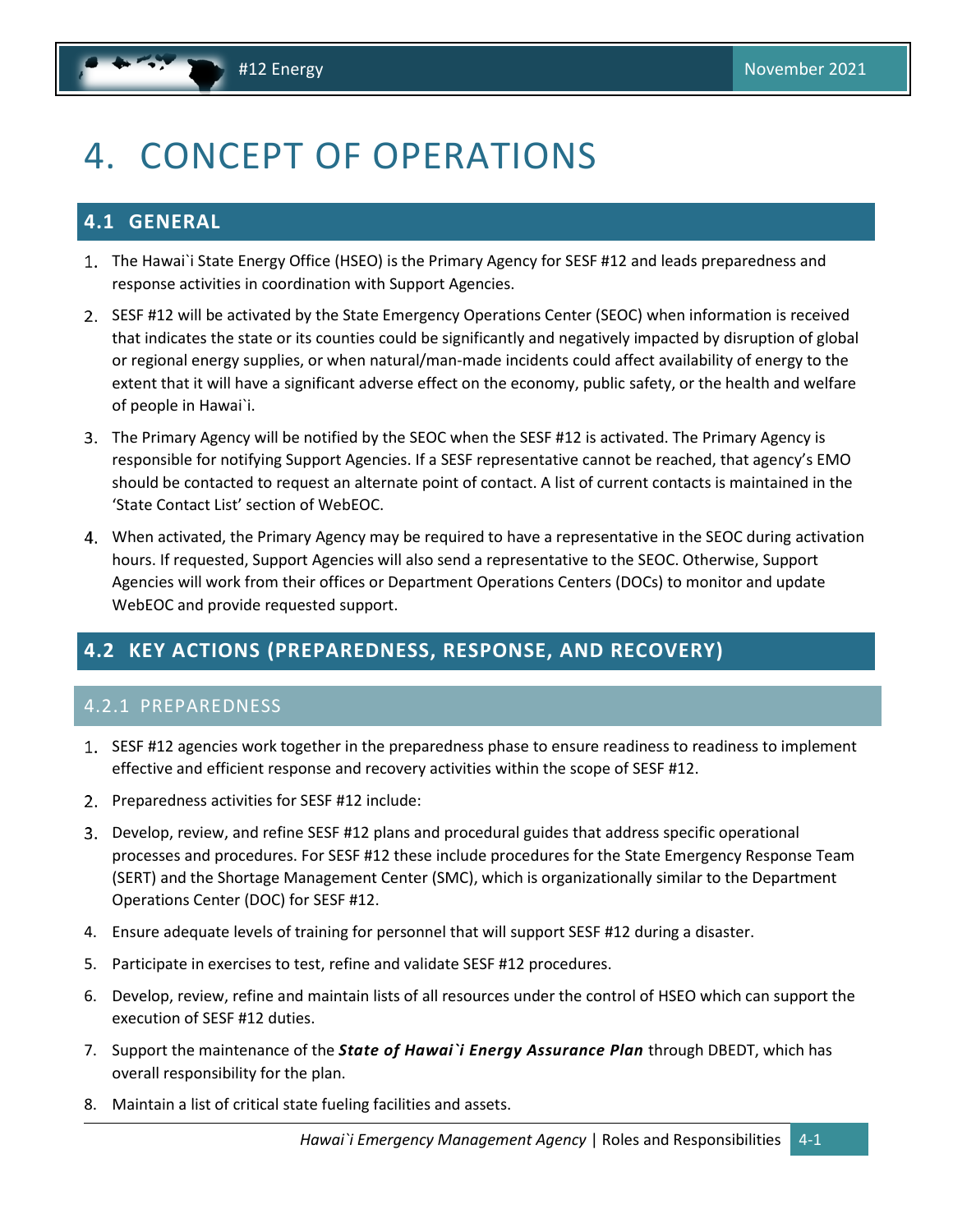- 
- 9. Plan, train, and exercise with DBEDT and DAGS to ensure operational readiness to activate and implement deployment of SESF #12 staff to backup/continuity facilities (Kalanimoku Building).

### 4.2.2 RESPONSE

### 4.2.2.1 INITIAL RESPONSE ACTIONS

- 1. Immediately upon notification of a threatened or occurring incident, consideration is given by SESF #12 toward:
- 2. Provide appropriate representation at the SEOC.
- 3. SESF #12 will utilize the Supporting Agency network to verify to the extent possible the nature of the incident and information received, potential impacts to the State's energy supply, and the likely duration of a potential shortage.
- 4. Collect information on energy system damage, energy supply, demand, and requirements to restore systems.
- 5. Contact energy companies for situation reports to address:
	- a. Infrastructure damage.
	- b. Assessment of system and customer impacts.
	- c. Infrastructure repair requirements and restoration estimates.
	- d. Energy demand and supply estimates.
	- Need or potential need for state coordination or assistance.
	- Estimates of price or other market impacts.

### 4.2.2.2 ONGOING RESPONSE AND INITIAL RECOVERY ACTIONS

- In addition to continuing the above initial activities, SESF #12 provides longer-term coordination of the following:
	- a. Advise local/state/federal partners, when requested, with the placement of generators in coordination with electric utilities' restoration planning.
	- Coordinate with energy companies to address critical facilities' restoration priorities, power needs, alternative energy sources, and emergency fuel supplies.
	- Coordinate with the electric and natural/synthetic gas utilities operating in the State to ensure the integrity of the power supply systems are maintained during emergency situations and that any damages that may be incurred are repaired and services restored in an efficient and expedient manner afterward. SESF #12 will monitor and coordinate the availability of electric utility generating capacity and reserves, the availability and supply of natural/synthetic gas, and the supply of generation fuels. It also monitors and coordinates the restoration of electric and gas services for normal community functioning.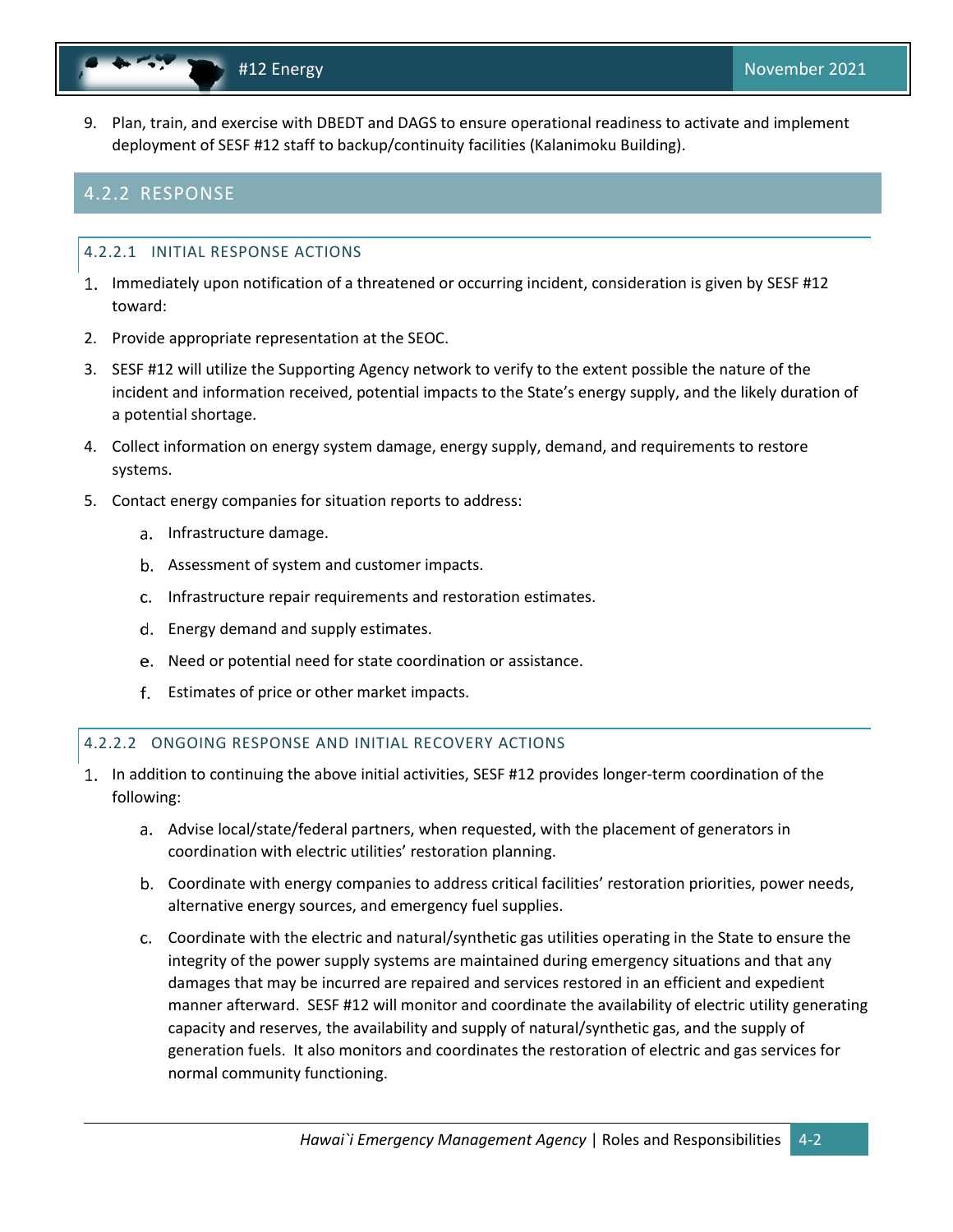

- Coordinate with private sector providers of energy and transportation fuels such as propane, fuel oil, diesel fuel, jet fuel, bunker, and gasoline. SESF#12 has primary responsibility to monitor and coordinate with the private sector suppliers of such fuels to ensure that adequate supplies of other energy and transportation fuels are available and deliverable for normal community functioning.
- Working with DOT to secure driver hours of service and weight limit waivers for delivery of fuel and generators to affected areas.
- Work with partner agencies to facilitate issuance of fuel waivers.
- Work with the U.S. Department of Homeland Security (DHS) to waive Jones Act restrictions on tankers.
- Coordinate with other State SESFs to facilitate fuel distribution to emergency response vehicles, utility Right-of-Way (ROW) clearing and routing, flagging assistance, and air or marine assisted energy restoration tasks (such as helicopter aided damage assessment of remote infrastructure).
- i. Identify, evaluate, and carry out energy missions to expedite restoration and mitigate supply disruption impacts.
- j. Assess restoration requirements.
- Coordinate with federal, state, and local jurisdiction officials to establish priorities to repair damaged energy systems and allocate scarce fuel and energy resources.
- Coordinate with public and private sector entities for temporary, alternate, or interim sources of emergency fuel and power.
- Assist government and private sector stakeholders to overcome challenges in restoring the energy system.
- Facilitate the restoration of energy systems through legal authorities and coordination of waivers.
- o. SESF #12 representatives may be part of needs assessment teams, assessing damage to the energy infrastructure and its potential impact on the affected area.
- Formulate, recommend, and implement specific proposals to the Governor, as necessary, for energy demand reduction, supply enhancement, energy conservation (including the orderly, efficient, prioritized, and safe allocation and distribution thereof), and shortage mitigation measures.
- Coordinate and implement the Fuels Set-Aside Program pursuant to a Governor's Declaration of an Energy Emergency and allocating fuel consistent with established priorities.
- Locate in-state fuel supplies and fuel sources (e.g. diesel fuel for generators).
- Assist State agencies, local governments, and other SESFs to obtain emergency fuel for critical facilities, transportation, communications, and emergency operations.
- Provide assistance, if needed, to energy suppliers to obtain emergency resources to repair and restore energy systems, including assisting with the location and transportation of repair crews and equipment.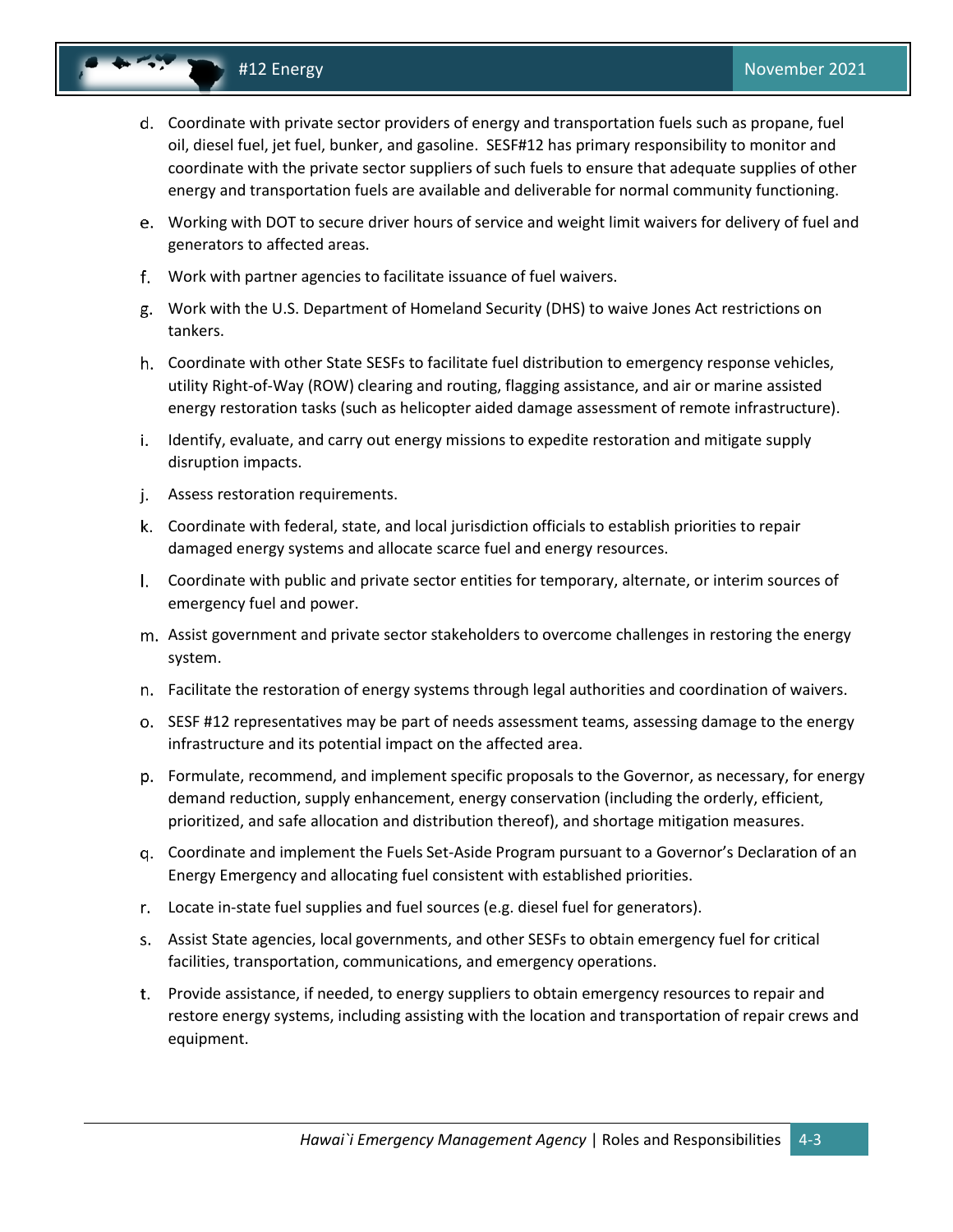### 4.2.3 LONG-TERM RECOVERY

- 1. As the incident transitions to longer term recovery, SESF #12 will deactivate. The decision to deactivate SESF #12 will be made by the Operations Section Chief and approved by the Incident Commander.
- Following large or particularly complex disasters, the Governor may appoint a State Disaster Recovery Coordinator (SDRC) to manage state support of county reconstruction efforts. Agencies that are part of SESF #12 agencies may be assigned responsibilities for supporting this type of long-term recovery effort, but those duties are separate from and outside the scope of SESF #12.

### 4.2.4 MITIGATION

- All SESF #12 agencies will take the following steps to support hazard mitigation, as applicable:
- 2. Provide input into updates of the *State of Hawai`i Hazard Mitigation Plan*
- 3. Identify, support and/or implement mitigation measures related to SESF #12 contained in the plan.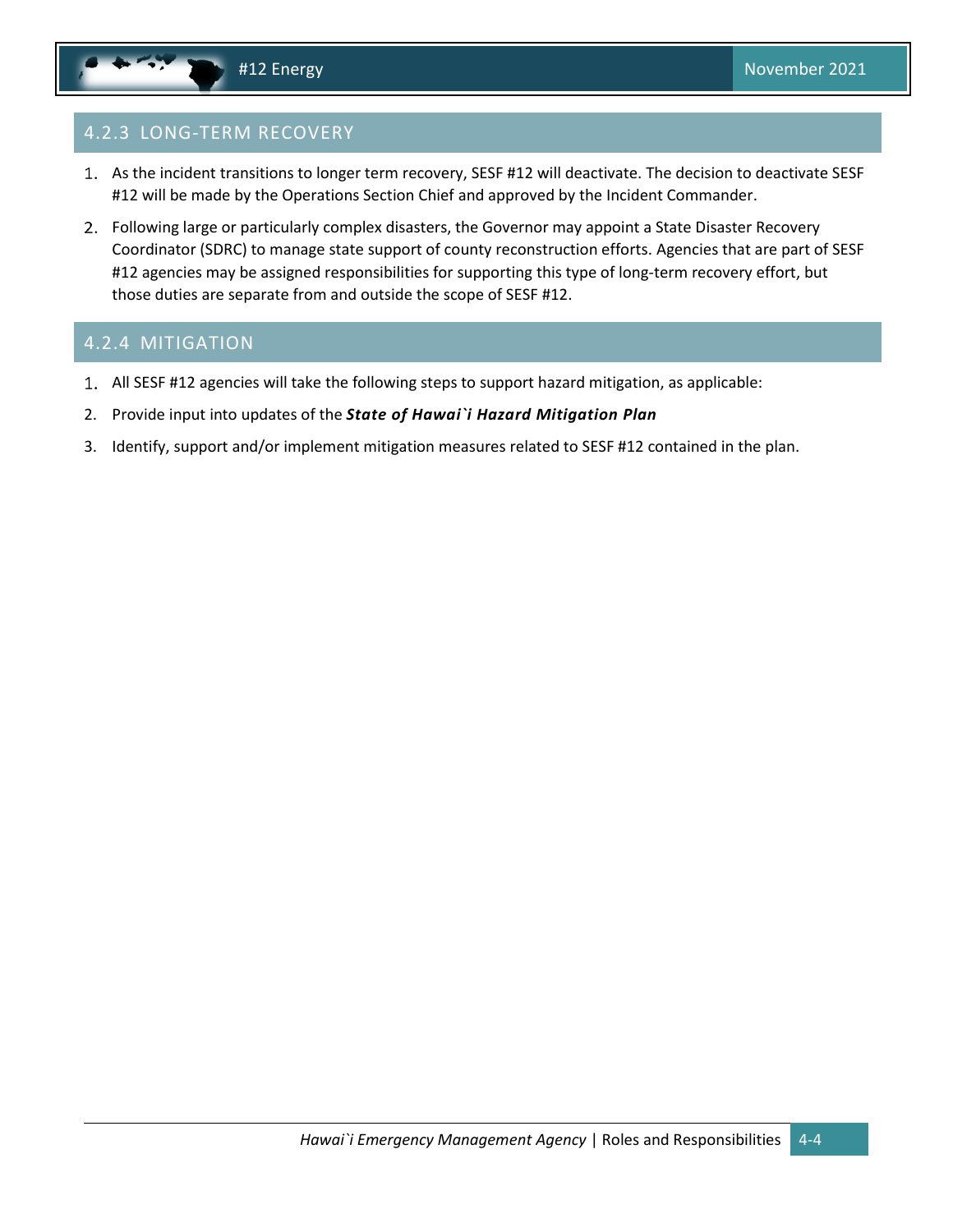# <span id="page-17-4"></span><span id="page-17-0"></span>5. DIRECTION, CONTROL, AND **COORDINATION**

### <span id="page-17-1"></span>**5.1 DIRECTION AND CONTROL**

- 1. The SEOC serves as the central location for interagency coordination and decision-making for state emergency operations, including all activities associated with SESF #12.
- 2. SESF #12 is part of the Infrastructure Branch of the Operations Section in the SEOC organizational structure.
- The SESF #12 Coordinating/Primary Agency reports to the Infrastructure Branch Director in the SEOC. If this position is not assigned, SESF #12 reports directly to the Operations Section Chief.
- Activities of SESF #12 Support Agencies are, in general, coordinated by the SESF #12 Primary Agency.

### <span id="page-17-2"></span>**5.2 COORDINATION AMONG SESF #12 AGENCIES**

- 1. HSEO, as the SESF #12 Primary Agency, coordinates the activities of the SESF #12 Support Agencies, stakeholders, and energy providers to facilitate: analysis and reporting, the delivery of energy services, technical assistance, expertise, and other support as needed.
- The SESF #12 representative in the SEOC coordinates SESF #12 responses to RFAs and RFIs. The request is evaluated and assigned to the SESF #12 agency most likely to have the requested capability or information. Updates on the status of the request must be entered in WebEOC by the tasked SESF #12 agency or the SESF #12 EMO.
- SESF #12 agencies who are not present in the SEOC will ensure an SESF #12 contact is identified and available to respond to inquiries from the SEOC during activation hours.
- When SESF #12 is activated, the SESF #12 Primary Agency will organize daily SESF #12 reporting to share information and confirm internal coordination procedures. If federal agencies have been activated to support the incident, this reporting will include the federal ESF #12.

### <span id="page-17-3"></span>**5.3 COORDINATION WITH OTHER SESF**

It is anticipated that SESF #12 will coordinate with other SESFs on the following:

- **SESF #3 PUBLIC WORKS AND ENGINEERING**: SESF #3 leads the coordination and prioritization of temporary emergency power assets and supplies. SESF #3 is also a co-lead, with SESF #12, of the State of Hawai`i Energy Task Force which is tasked with coordinating activities and information necessary to facilitate the safe, rapid restoration of the commercial energy grid, provide temporary emergency power for critical facilities, and to ensure the adequacy and availability of fuel supplies, storage, and distribution.
- **SESF #7 LOGISTICS MANAGEMENT AND RESOURCE SUPPORT**: SESF #7 coordinates requests for out-of-state mutual aid through the Emergency Management Assistance Compact (EMAC) in support of SESF #12 requests. The State Procurement Office, via SESF #7, will assist with requests seeking expedited emergency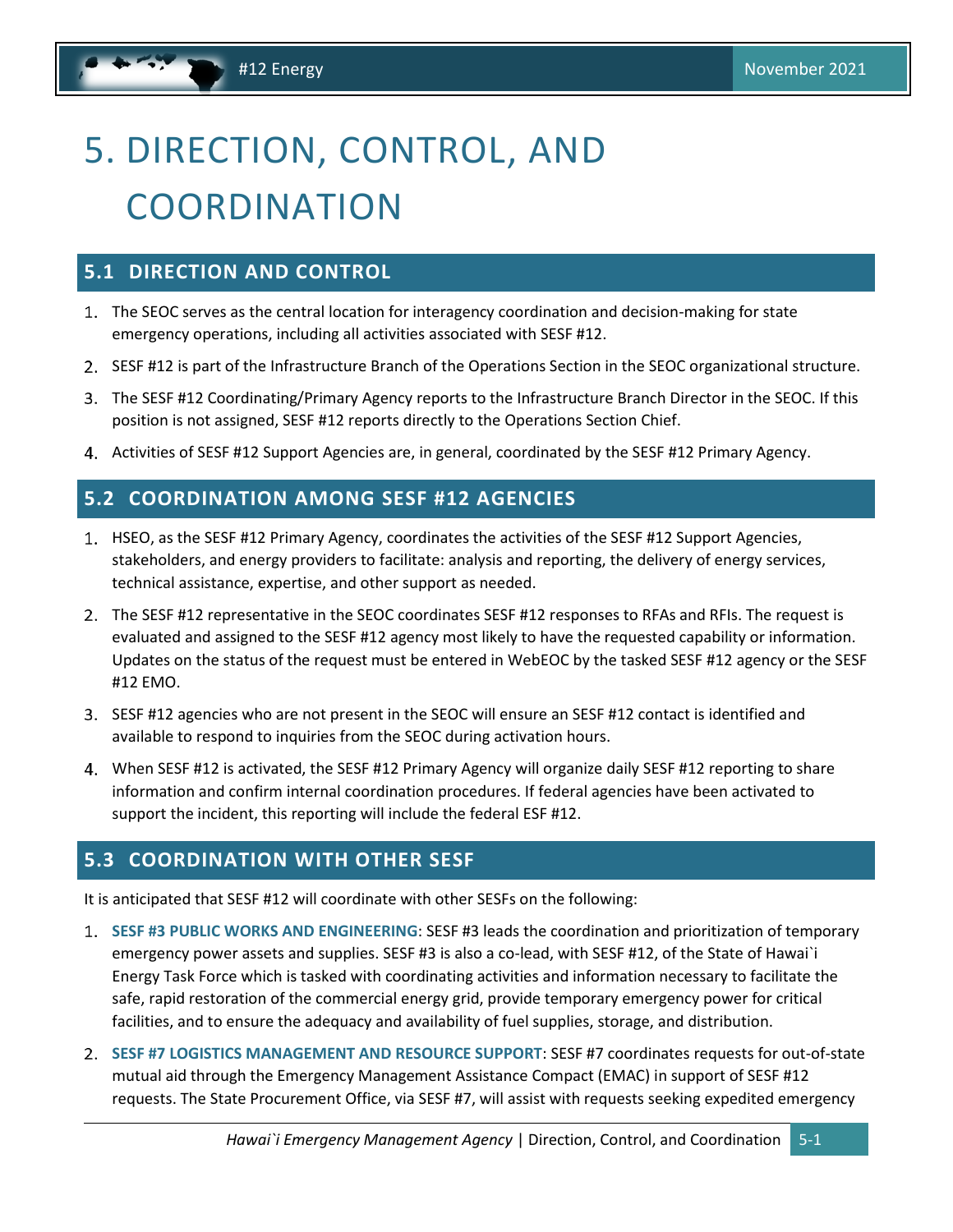<span id="page-18-2"></span>procurement of bulk gasoline and diesel fuel for participating jurisdictions under the State Procurement Office's price list contracts or other procurement methods.

- **SESF #10 OIL AND HAZMAT RESPONSE**: SESF #10 will provide situational awareness of environmental contamination and oil or hazardous materials incidents that may impact the energy sector's response and recovery capabilities, the state's energy production and emergency energy supply delivery requirements.
- **SESF #15 EXTERNAL AFFAIRS**: Provide information concerning the emergency restoration process, including:
	- a. Projected schedules for restoration of power and fuel delivery.
	- b. Percent completion of restoration.
	- c. Geographic information on the restoration.
	- d. Energy conservation, safety, and priorities.
	- e. Other energy information as appropriate.
- 5. **SESF #20 MILITARY SUPPORT**: All requests for Department of Defense Hawai`i National Guard (HING) support will be made via SESF #20. Examples of HING resources in support of SESF #12 are:
	- a. Personnel and equipment for energy sector damage assessments.
	- b. Energy supply and distribution logistics.
	- Critical energy infrastructure security support.
	- d. GIS support.
	- Cybersecurity support and coordination.

### <span id="page-18-0"></span>**5.4 COORDINATION WITH COUNTY EOCS**

- Each jurisdiction within the state is responsible for its own requirements. Only when local and mutual aid resources are exhausted or projected to be exhausted, or the required capability does not exist at the local level, may the jurisdiction request assistance from the state.
- 2. SESF-12 agencies shall coordinate with the county desk liaisons in the SEOC and/or their counterparts on other islands.

### <span id="page-18-1"></span>**5.5 COORDINATION WITH FEDERAL PARTNERS**

- 1. If federal ESF #12 is activated in response to, or in anticipation of, a presidential disaster declaration, SESF #12 will establish contact with the federal ESF Coordinating Agency and ensure coordination for the duration of the activation. The U.S. Department of Energy (USDOE) is the federal agency with primary responsibility for federal ESF #12.
- 2. SESF may also need to coordinate with the U.S. Coast Guard for marine-related energy activities, the U.S. Environmental Protection Agency for fuel-delivery related waivers, the Defense Logistics Agency for fuel support logistics, and the U.S. Army Corps of Engineers for temporary power activities and assessments (as support to ESF-3).
- Coordination will primarily occur at the SEOC, Initial Operating Facility (IOF) or Joint Field Office (JFO).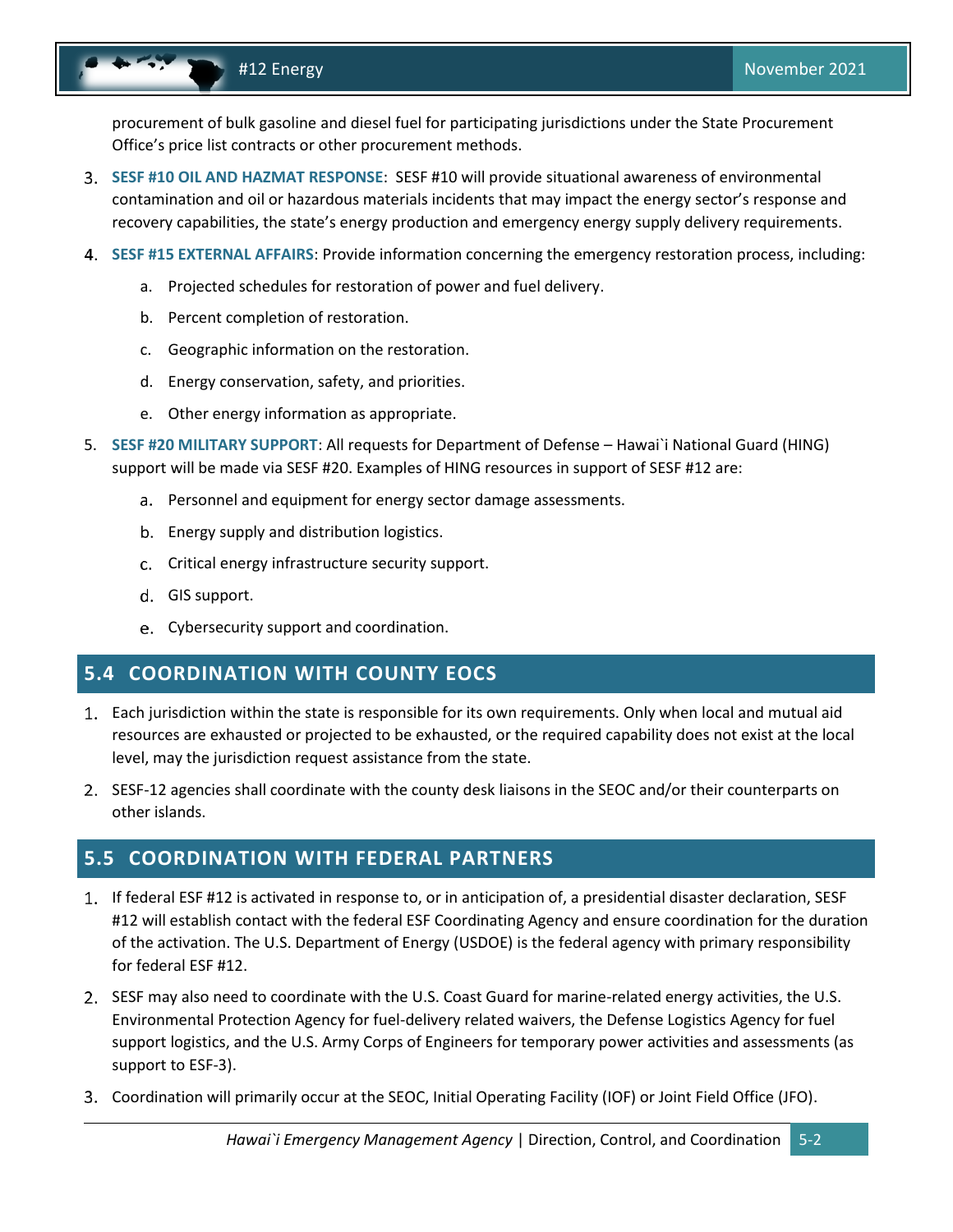## <span id="page-19-1"></span><span id="page-19-0"></span>**5.6 TASK FORCES**

Task forces may be stood up during an incident to address major response activities that require coordination across different levels of government and/or involve multiple state and federal ESFs.

SESF #12 will be part of the following task forces if they are stood up during an incident:

- The Hawai`i Energy Task Force (HETF) is tasked with coordinating activities and information necessary to facilitate the safe, rapid restoration of the commercial energy grid, provide temporary emergency power for critical facilities, and to ensure the adequacy and availability of fuel supplies, storage, and distribution.
- The voluntary HETF functions as a multi-agency, multi-organizational coordinating group. The HETF integrates into and provides support for all activated Shortage Management Center (SMC) functions, to include: member-agency policy information and clarification, direct coordination augmentation to operations function, critical situation and status information to the planning function, and material resources as appropriate in support of the logistics function. As a comprehensive coordinating group, the HETF may provide constructive strategy and solutions to resolving both mid-term and prolonged energy shortages. Those involved must be cognizant of the need to communicate individually with oil companies on proprietary information in order to avoid any anti-trust issues.
- Petroleum Advisory Council (PUC). There is established within DBEDT for administrative purposes the voluntary Petroleum Advisory Council, which shall be convened at the DBEDT Director's discretion. The Council shall: (1) Advise the Department of trends and activities in the retail petroleum industry that may require statutory consideration; and (2) Take such other action as may be necessary to ensure that the Department is informed of all relevant developments in the retail petroleum industry affecting the health, safety, and welfare of the people of this State. [Hawai`i Revised Statutes §486J-21 and §486J-22].